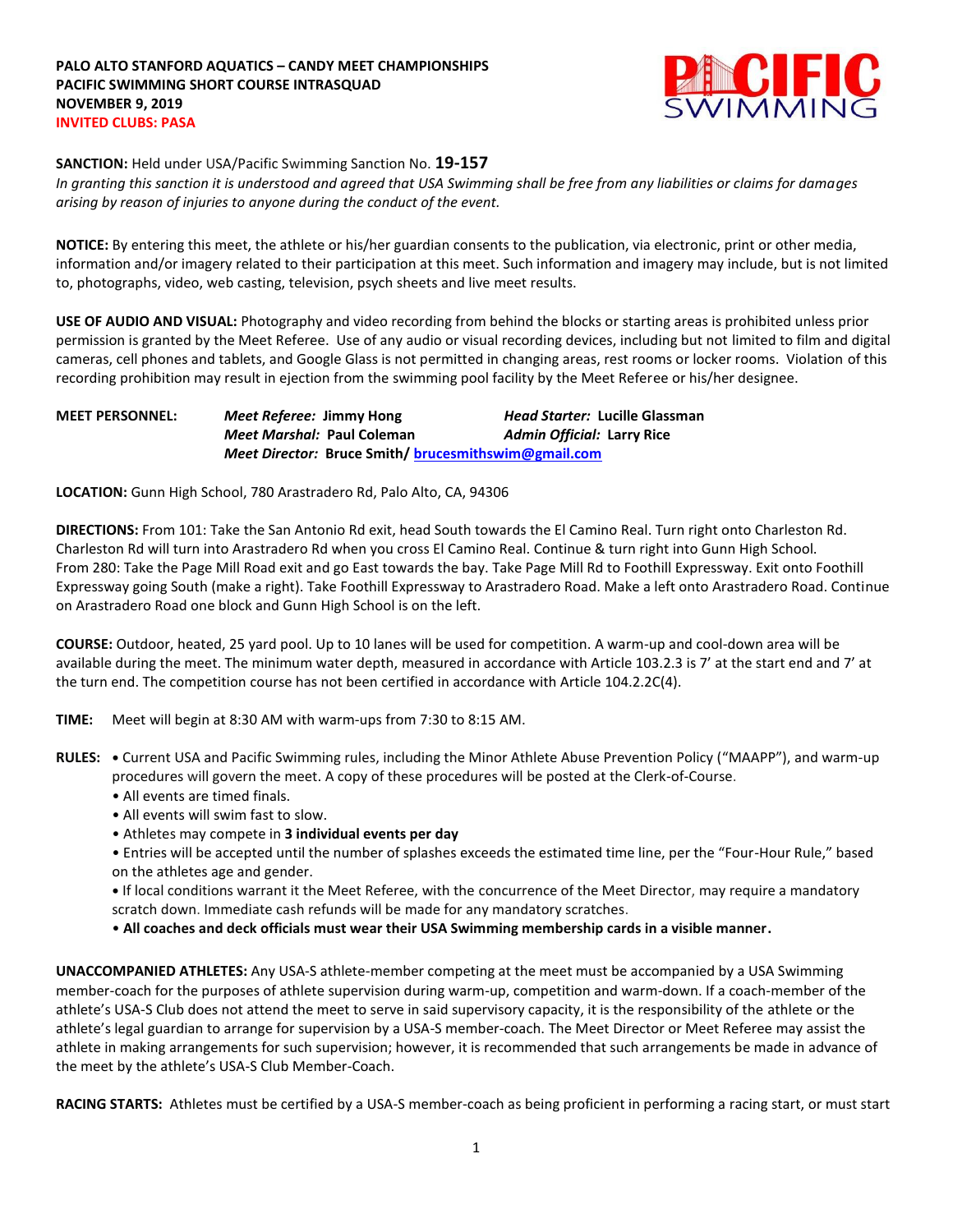the race in the water. It is the responsibility of the athlete or the athlete's legal guardian to ensure compliance with this requirement.

**RESTRICTIONS:** • Smoking and the use of other tobacco products is prohibited on the pool deck, in the locker rooms, in spectator

seating, on standing areas and in all areas used by athletes, during the meet and during warm-up periods.

- Sale and use of alcoholic beverages is prohibited in all areas of the meet venue.
- No glass containers are allowed in the meet venue.
- No propane heater is permitted except for snack bar/meet operations.
- All shelters must be properly secured.
- Deck Changes are prohibited.

• Destructive devices, to include but not limited to, explosive devices and equipment, firearms (open or concealed), blades, knives, mace, stun guns and blunt objects are strictly prohibited in the swimming facility and its surrounding areas. If observed, the Meet Referee or his/her designee may ask that these devices be stored safely away from the public or removed from the facility. Noncompliance may result in the reporting to law enforcement authorities and ejection from the facility. Law enforcement officers (LEO) are exempt per applicable laws.

• Operation of a drone, or any other flying apparatus, is prohibited over the venue (pools, athlete/coach areas, spectator areas and open ceiling locker rooms) any time athletes, coaches, officials and/or spectators are present. Violation of this recording prohibition may result in ejection from the swimming pool facility by the Meet Referee or his/her designee.

**ELIGIBILITY:** • Athletes must be current members of USA-S and enter their name and registration number on the meet entry card as they are shown on their Registration Card. If this is not done, it may be difficult to match the athlete with the registration and times database. The meet host will check all athlete registrations against the SWIMS database and if not found to be registered, the Meet Director shall accept the registration at the meet (a \$10 surcharge will be added to the regular registration fee). Duplicate registrations will be refunded by mail.

- Athletes must be a member of PASA. Athletes who are unattached, but participating with PASA may enter the meet.
- Entries with **"NO TIME" will be ACCEPTED, except for the 100 Free and 100 IM.**
- **Athletes who do not have a time for the 100 Free and/or 100 IM, must enter an estimated time for seeding.**
- Disabled athletes are welcome to attend this meet and should contact the Meet Director or Meet Referee regarding any special accommodations on entry times and seeding per Pacific Swimming policy.
- Athletes with an "A" time in an event may not compete in said event.
- The athlete's age will be the age of the athlete on the first day of the meet.

**ENTRY FEES:** \$30 per athlete. One check must be made by each PASA site payable to the host site. Checks must be hand delivered to the meet director on the day of the meet.

**ENTRY DEADLINE:** Athlete entries must be submitted by Thursday, October 31 by 11:59pm.

**ONLINE ENTRIES:** A sd3 entry file must be submitted by the Thursday, October 31 by 11:59pm. Request a confirmation of receipt to ensure delivery of the email and file. Send meet entry file to the meet director.

**MAILED OR HAND DELIVERED ENTRIES**: Will not be accepted

## **Make check payable to**: **DBA-DKS**

**E-Mail entries to**: **Meet Director – [brucesmithswim@gmail.com](mailto:brucesmithswim@gmail.com)**

**CHECK-IN:** All sessions will be pre seeded.

**SCRATCHES:** Any athletes not reporting for or competing in an individual timed final event that they have entered shall not be penalized.

**AWARDS:** Athletes will receive a piece of candy upon completion of each race.

**ADMISSION:** Free. A program will not be available. Heat Sheets may be available electronically and should be printed before the meet.